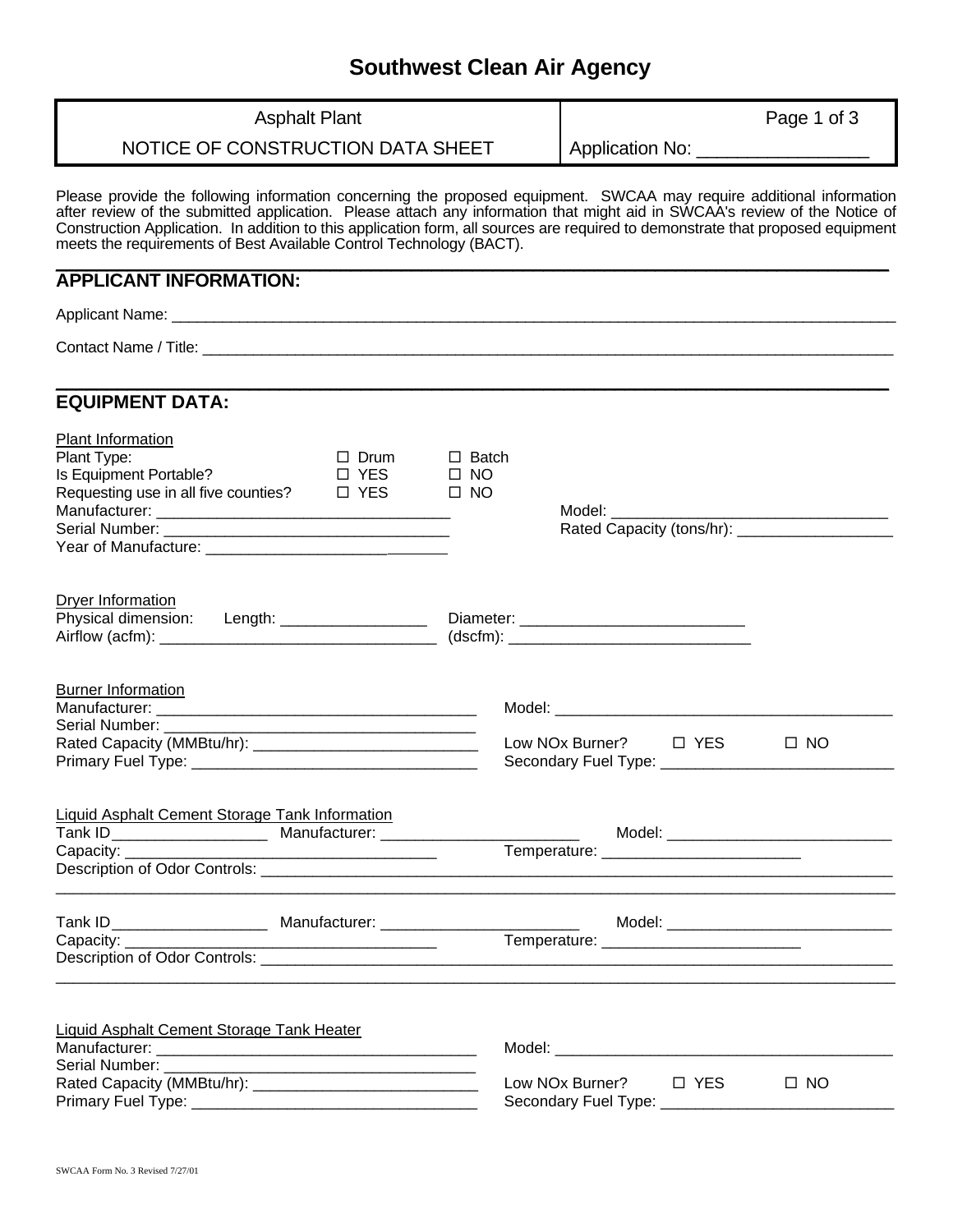## **Southwest Clean Air Agency**

| <b>Asphalt Plant</b>                                                                                                                                                            |  |                      | Page 2 of 3                          |  |  |  |
|---------------------------------------------------------------------------------------------------------------------------------------------------------------------------------|--|----------------------|--------------------------------------|--|--|--|
| NOTICE OF CONSTRUCTION DATA SHEET                                                                                                                                               |  |                      | Application No: ___________________  |  |  |  |
| <b>Asphalt Concrete Storage Silo Information</b><br>Silo ID _______________________ Manufacturer: __________________________________<br>Is Silo Enclosed?<br>Capacity: ________ |  | $\Box$ YES $\Box$ NO | Model: _____________________________ |  |  |  |
|                                                                                                                                                                                 |  |                      |                                      |  |  |  |
| <b>Truck Loadout</b>                                                                                                                                                            |  |                      |                                      |  |  |  |
| Conveyors<br>Are Conveyors covered?<br>$\Box$ YES $\Box$ NO                                                                                                                     |  |                      |                                      |  |  |  |
| Generator<br>Will a generator be located onsite? □ YES □ NO<br>Note: Attach Form 19 STATIONARY/MOBILE COMBUSTION ENGINES                                                        |  |                      |                                      |  |  |  |
| <b>BAGHOUSE DATA:</b>                                                                                                                                                           |  |                      |                                      |  |  |  |
|                                                                                                                                                                                 |  |                      |                                      |  |  |  |
| Total Filtration Area: _________                                                                                                                                                |  |                      |                                      |  |  |  |
|                                                                                                                                                                                 |  |                      |                                      |  |  |  |
| <b>Fabric/Media Description</b><br>Material:                                                                                                                                    |  |                      |                                      |  |  |  |
| Weight ( $oz.(yd^2)$ :                                                                                                                                                          |  |                      |                                      |  |  |  |
| Surface Treatment (if any):                                                                                                                                                     |  |                      |                                      |  |  |  |
| ASTM permeability (or equivalent):                                                                                                                                              |  |                      |                                      |  |  |  |
| Filtration efficiency:                                                                                                                                                          |  |                      |                                      |  |  |  |
| Exhaust Data (height above ground, diameter, temperature):                                                                                                                      |  |                      |                                      |  |  |  |
| <b>OPERATIONAL DATA:</b>                                                                                                                                                        |  |                      |                                      |  |  |  |

Maximum Annual Asphalt Production (Tons/year):